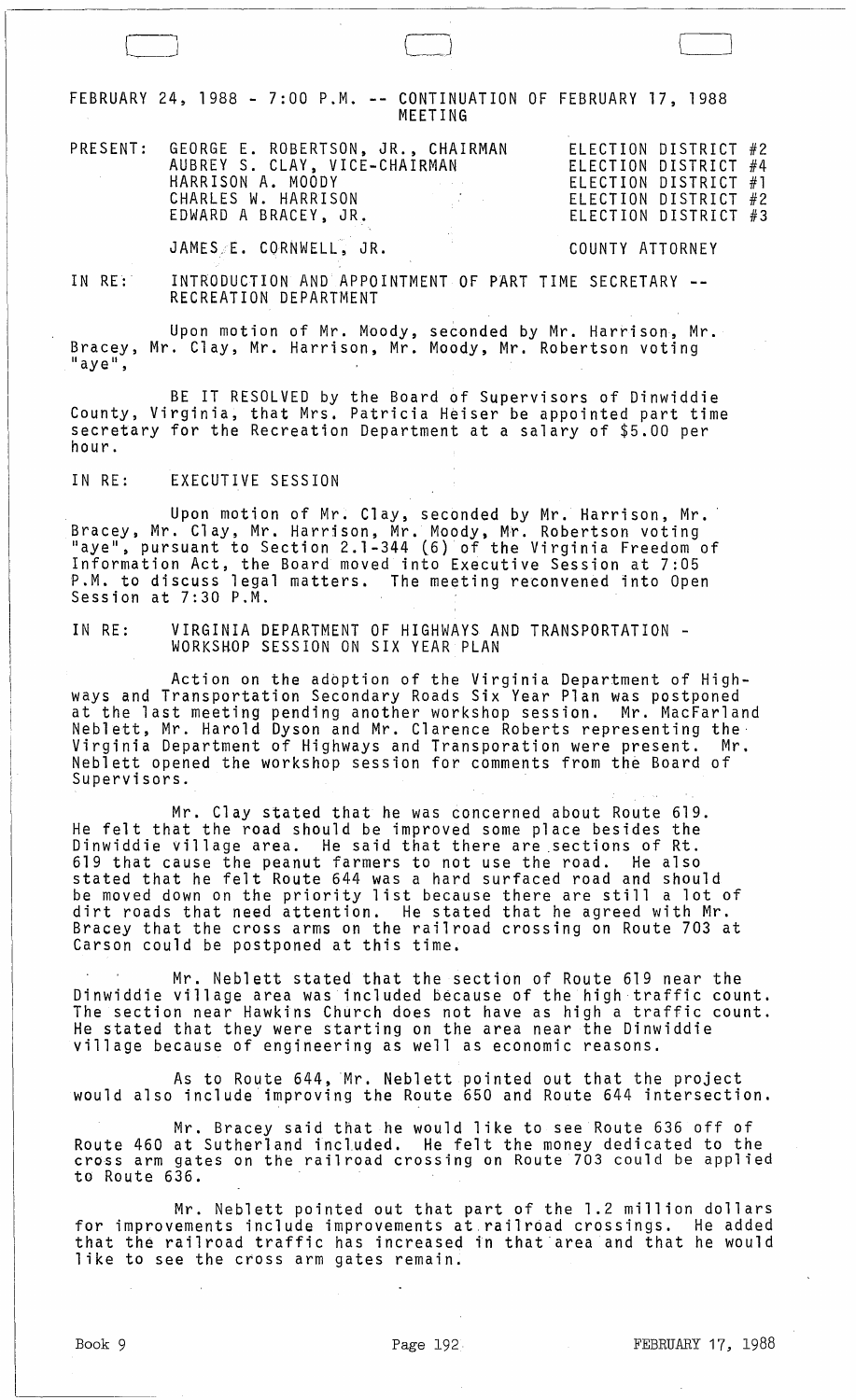Mr. Neblett stated that if funds were allocated to Route 636 it would bypass many other dirt roads with higher traffic counts. He stated that the section of Route 619 from Route 679 to Route 660 was already in the six year plan.

Mr. Bracey said he was more concerned with that section of Route 619 from Route 650 to Hawkins Church. Mr. Neblett said he could transfer the money from the section of Route 619 from U.S. Route 1 to the bridge at the Post Office to that section of Route 619 from Route 626 to Route 734. He pointed out, however, that the longer they delay<br>the section near the Dinwiddie village area the more costly it would become to improve it.

Upon motion of Mr. Bracey, seconded by Mr. Clay, Mr. Bracey, Mr. Clay, Mr. Harrison, Mr. Moody, Mr. Robertson voting<br>"aye",

BE IT RESOLVED by the Board of Supervisors of Dinwiddie County, Virginia, that the Secondary Roads Six Year Plan as presented by the Virginia Department of Highways and Transportation for 1988- 1994 be adopted with the following change: The funds allocated to that portion of Route 619 from U.S. Route 1 to .35 mile east of U. S. Route 1 to that section of Route 619 from Route 626 to Route 734.

# IN RE: JAIL DRAINFIELD **--** STATUS REPORT

Wendy Quesenberry, Interim County Administrator, stated she wanted to bring the Board up-to-date on what steps had been taken to alleviate the problems with the Dinwiddie Jail facility drainfie1d. After reviewing the reguirements of the application for the Virginia Revolving Loan Fund, it was determined that the County would not be ready to meet the March 1st application deadline. This is due to not having obtained the proper NPDES Permits nor prepared the PER Engineering Studies required. She stated, however, that a statement of need would be sent to the Revolving Loan Fund Authority indicating the needs of the County and the proposed projects should another application period become available.

She stated that she and the Director of Planning had met with Mr. Steve Owen and Mr. Randy Robertson of the Health Department<br>and Mr. Jerry Quesenberry, Soil Scientist, to discuss a temporary solution until a sewage treatment facility can be constructed. The Health Department has indicated that they are willing to work with the County to try to repair the failed drainfie1d on a temporary basis so that with pumping the tank as needed, the County can continue to operate until the treatment plant can be constructed. Three requirements are as follows: (1) a letter shall be sent to the Health Department stating the plans of the County for a permanent solution and the length of time until the permanent treatment plant is constructed; (2) the County Attorney shall arrange for a pump and haul contract through the Attorney Genera1's office; (3) the County will install Twelve (12) new lines in the center of the existing lines that have failed.

She assured the Board that she would investigate the cost of installing new lines versus a pump and haul contract before a course of action was recommended.

## IN RE: USE OF MEETING ROOM **--** SMYRNA BAPTIST CHURCH

Wendy Quesenberry, Interim County Administrator, presented a request from Mr. Frank Boyd of the Smyrna Baptist Church request- ing the use of the Extension Meeting Room on Sunday mornings for a Satellite Bible School. She stated that Mr. Boyd wanted to use the room in case the group became too large for the Church. She indicated this would not be consistent with the present policy of authorizing use of the room on a single meeting date. The use as a Satellite Bible School would require opening and closing of the building every Sunday morning plus heating or cooling air required on a regular basis. She, therefore, could not recommend the Board approving the request.

 $\begin{array}{lll} \hline \textbf{1} & \textbf{1} & \textbf{1} & \textbf{1} & \textbf{1} & \textbf{1} & \textbf{1} & \textbf{1} & \textbf{1} & \textbf{1} & \textbf{1} & \textbf{1} & \textbf{1} & \textbf{1} & \textbf{1} & \textbf{1} & \textbf{1} & \textbf{1} & \textbf{1} & \textbf{1} & \textbf{1} & \textbf{1} & \textbf{1} & \textbf{1} & \textbf{1} & \textbf{1} & \textbf{1} & \textbf{1} & \textbf{1} & \textbf{1}$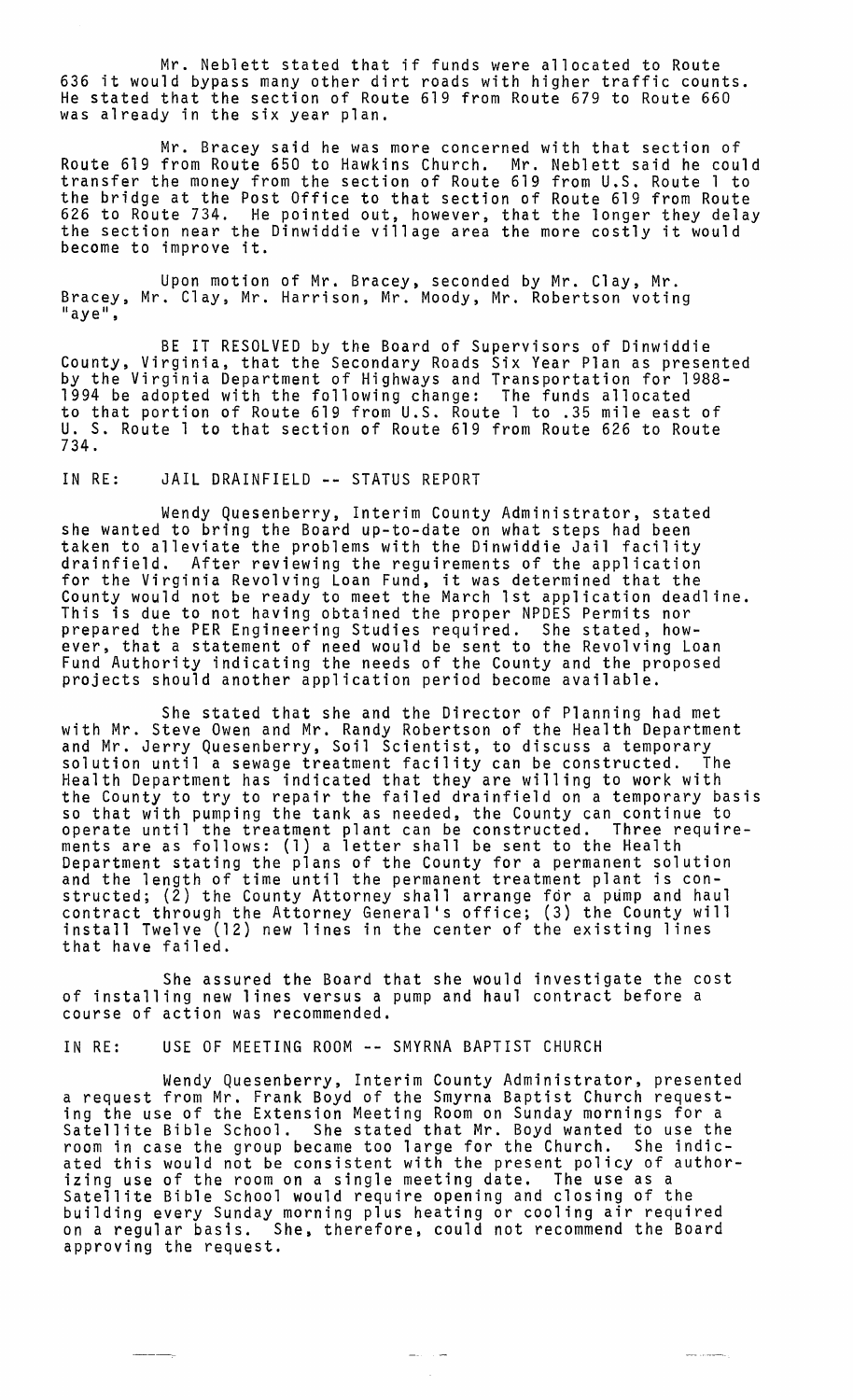Mr. Jim Cornwell, County Attorney, stated that after extensive research on the use of a public facility by a religious group, he could not recommend that the Board authorize the request. He stated that federal law prohibited the use for religious meetings.

The Board agreed with the recommendation of the County<br>Attorney and the County Administrator and instructed the County Attorney and the County Administrator and instructed the County<br>Attorney to write Mr. Boyd a letter indicating the response of the Board to his request.

## IN RE: INVITATION TO RACE RELATIONS DAY

The Board received an invitation from Mount Level Baptist Church to attend their Church on February 28th for the purpose of a race relations day.

The Interim County Administrator stated if any of the Board members planned to attend to please let her knowpand she would be glad to advise the officials of the Church.

IN RE: PART TIME HELP THROUGH PROBATION OFFICE

The Interim County Administrator advised the Board that the Probation Officer had arranged for two (2) juveniles on probation to work part time with the County's Buildings and Grounds Supervisor. The hours would be generally from 3:30 to 7:00 after school every day. They would be involved in work for the County at no cost. Mr. Bracey advised the County Administrator to be sure that the individuals were well supervised.

### IN RE: EXECUTIVE SESSION

 $\begin{pmatrix} \frac{1}{2} & \frac{1}{2} \\ \frac{1}{2} & \frac{1}{2} \end{pmatrix}$ 

Upon motion of Mr. Moody, seconded by Mr. Harrison, Mr. Bracey, Mr. Clay, Mr. Harrison, Mr. Moody, Mr Robertson voting "aye", pursuant to Section 2.1-344 (1) and (6) of the Virginia Freedom of Information Act, the Board moved into Executive Session at 8:30 P.M. to discuss legal and personnel matters. The meeting reconvened into Open Session at 9:05 P.M.

#### IN RE: ADJOURNMENT

Upon motion of Mr. Bracey, seconded by Mr. Harrison, Mr. Bracey, Mr. Clay, Mr. Harrison, Mr. Moody, Mr. Robertson voting "aye", the meeting was adjourned at 9:06 P.M.

 $ER$  $\frac{\partial}{\partial u}$ Ceorge/E. əw Robertson, Chairman

ATTEST: Undy W. Jusenberry

Interim County Administrator